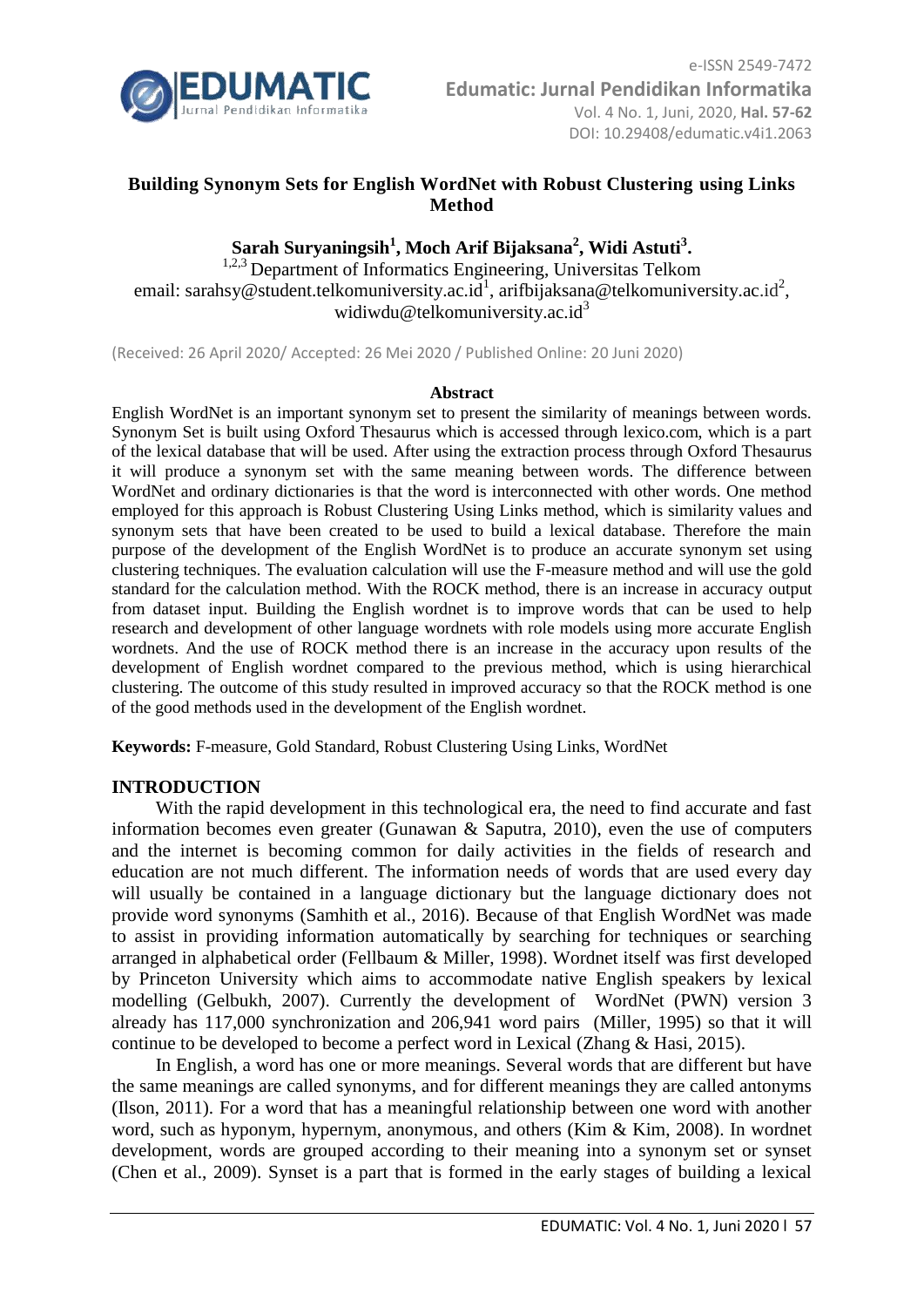database (Swain et al., 2019). This happens because synset is a basic concept that supports the formation of semantic relations in the lexical database (Zhang & Hasi, 2015). Thesaurus as a monolingual resource that is used as a lexical source because the English Thesaurus contains words that have a synonymous relationship (Priyatno & Bijaksana, 2019). Thesaurus itself is a dictionary that contains a collection of words and has interrelated meanings (Hendrik & Cahyono, 2017). The clustering process with ROCK method will help the calculation to produce a value that shows the similarity of a word, so that it helps improve the accuracy of words in the English wordnet.

Thesaurus that has been through the extraction process will produce several synset (Zhang & Hasi, 2015). To combine several synset generated in the previous process the clustering process is used. Clustering is used to combine several synset that have a similarity (Guha et al., 2001). In this study the clustering method used is ROCK. The clustering method is used because the results of the ongoing clustering process cannot be predicted before the clustering process is complete (Dembczynski et al., 2011). This test is expected to increase the accuracy of the English wordnet because in previous studies we got a value of 10.68% accuracy (Priyatno & Bijaksana, 2019) by using the hierarchical clustering method and the process does not calculate the max goodness value and directly computed the threshold using f-measure (Priyatno & Bijaksana, 2019), so the count phase is less accurate. The addition of precision in calculating the synset itself is intended for the accuracy of a synset so that when used in internal research.

The development of English wordnet itself helps the construction of wordnet in other languages and is used as a benchmark (Zhang & Hasi, 2015). Advantage of the ROCK method itself is a way of removing group outliners that occurs when the clustering process is 1/3 amount of available data. And all that is intended to add the level of accuracy synset results (Guha et al., 2001). Therefore, building English wordnet using the ROCK method will be very helpful in developing wordnet itself and, will help in expanding wordnet in other languages, the more words produced the better for use of the word to utilize. Because with more references that will increase the level of accuracy and the more words will be converted into wordnet. Based on the aim to improve accuracy in the building of English wordnet, using the ROCK method is one method that is better than those that only use the hierarchical clustering method. So that there will be an increase in accuracy in English words and will help in the development of wordnet in other languages.

## **METHOD**

In this study several methods will be used to calculate word equations in English wordnet using the ROCK method that will assist in its development, the following methods will be used

1. Similarity value

Similarity value is a clue to determine the level of closeness between words. Then from the similarity value can be grouped based on the level of closeness to a certain threshold.

2. Synset

The structure contains word information contained in wordnet, there is also a class of words and definitions of all word sets contained in a language that will become a single, interconnected entity. In general, the smallest unit in a language dictionary is a word, but it is different from wordnet because the smallest unit is a synset (Jain & Lobiyal, 2019). Synset is a basic concept that supports the semantic relations of lexical databases (Swain et al., 2019).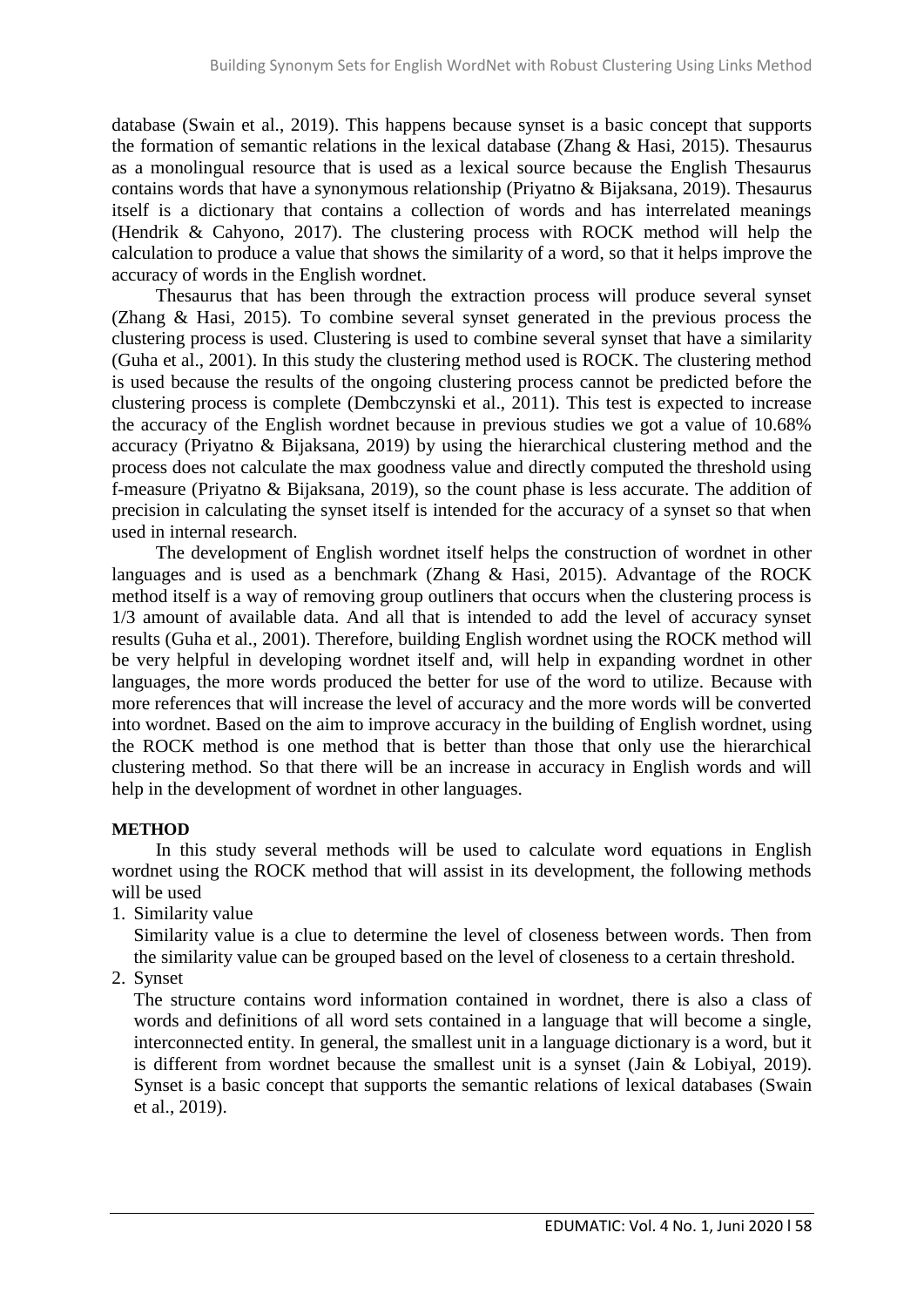- 3. ROCK (Robust Clustering Using Links)
	- In this study the ROCK Clustering technique is used. After calculating the similarity value in each word, then the word will determine whether the word is a neighbour or not, in this method the link is used as a reference in the clustering process of counting the number of neighbours in the word. The number of clustering algorithms whose data is numeric is one of them is hierarchical clustering. Hierarchical Clustering is a grouping of objects where each similar object will be close together (Guha et al., 2001), while the non-similar will be far apart. But there will be problems that arise in the value of attributes that are categorical (Guha et al., 2001), often objects that have a small similarity value will be grouped in one cluster regardless of whether the objects have in common or not. The solution to deal with these problems is to use the ROCK (Robust Clustering Using Links) algorithm. The clustering algorithm used in this research is:
	- a. Matrix calculation for distance value. The value in the matrix is found from the calculation of the number of equations found in the two synset. This value becomes the similarity value that has been obtained and then divided by the unique words that exist in both synset.
	- b. Then take the first maximum distance value obtained from the matrix. This value will be used to find the threshold value. The threshold value is obtained by multiplying the first maximum distance value by the coefficient value. The coefficient value can be changed manually.
	- c. After that, combine the two synonym sets that have the same maximum distance value.
	- d. Then do the recalculation to get the distance value matrix.
	- e. If the maximum distance value is not lower than the threshold value, repeat the third step, stop the clustering process if not.
- 4. Gold Standard

Gold Standard has the aim of knowing the magnitude of a correlation of the results of a score issued by the machine to the relevance of the word being tested. The value of the Gold Standard is produced from a collection of human opinions. The resulting value becomes the reference or measurement standard for similarity between words. The Gold Standard used in this study is the result of the validation of the synset performed by a lexical expert or called a lexicographer. Validation is done carefully so that it can be a comparison for the results of a system to measure accuracy.

5. F-Measure

F-measure is a popular metric in terms of performance, especially in tasks with unbalanced data sets (Dembczynski et al., 2011). The method involves precision and recall. To calculate the recall (R) and precision (P) can be determined from equations 1 and 2. The role of humans is needed in determining the Gold Standard and in determining the threshold in grouping words based on the value obtained from similarity. The F-Measure method calculates the double proportion multiplied by the results of the first method (precision) and the second method (recall) divided by the sum of the two. The equation can be seen in equation 3.

## **RESULTS AND DISCUSSION**

In this section the results of the test will do the clustering process with a threshold of a range of 0.1 to 0.9 can be seen in the following table 1. Which from previous method did not occur the results of calculations using word comparisons between max goodness values that produce a synset result. Then the value will be processed in the calculation using f-measure.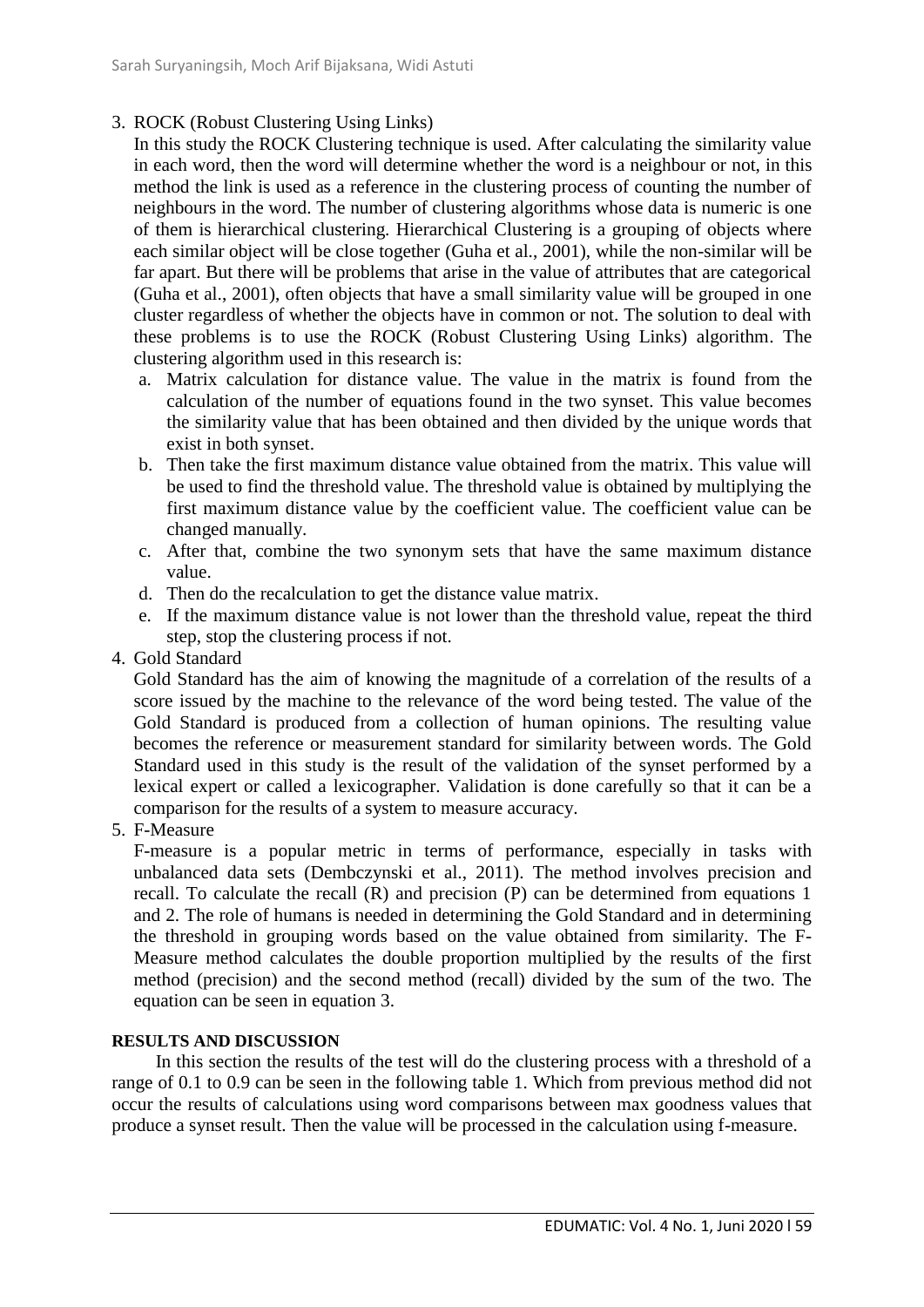| Table 1. Comparison of Threshold values |                             |                       |
|-----------------------------------------|-----------------------------|-----------------------|
| <b>Threshold</b>                        | <b>Max Goodness Measure</b> | <b>Synset Results</b> |
| 0.1                                     | 0.08                        |                       |
| 0.3                                     | 0.21                        |                       |
| 0.5                                     | 0.54                        |                       |
| 0.7                                     | 1.41                        |                       |
| 0.9                                     | 6.41                        |                       |

In the results of the above table calculation, it can be seen that the greater the threshold value, the less the resulting synset. Threshold 0.1 is the smallest of the value taken to do the calculation and will get a max goodness measure that will affect the number of synset results and calculations on the f-measure. In the calculation of max goodness value, resulting from determination of the range threshold and then compared with similarity value from each word. And the process will take place as long as the range of threshold value is greater than the similarity value. Which why the greater of threshold value used, the greater accuracy in determining the number of synset results. The threshold value itself is like a filter to see which words are next to the inputted words, and helps in the next calculation which will add the number of links and the level of accuracy. So in the table 1 will produce English words that have been determined similarity value to be calculated toward the next stage, which helps in improving the English wordnet.

Table 2. Testing Results using f-measure

| <b>Dataset</b>                 | <b>Precision</b> | <b>Recall</b> | <b>F-measure</b> |
|--------------------------------|------------------|---------------|------------------|
| <b>Before doing Clustering</b> | 12.82%           | 11.36%        | 12.05%           |
| $0.5\,$                        | 13.89%           | 11.36%        | 12.5%            |
| 0.7                            | 13.51%           | 11.36%        | 12.35%           |
| 0.9                            | 13.16%           | 11.36%        | 12.2%            |

In calculating the Rock method, the value of the threshold is very important. In table 2 it can be seen when clustering is greatly affected by the value of the threshold and in the search for a max goodness measure it can determine whether two synsets will be merged or not in the clustering process, and will affect the number of links that will be generated. In this test, the threshold values range from 0.1 to 0.9 and use a threshold value of 0.5 until 0.9 to see the results of recall, precision in calculations using the f-measure. Because the threshold range 0.5 to 0.9 produces a smaller synset than the values 0.1 and 0.3. By using a range of threshold, the comprising words  $1 \& 2$  will be calculated whether the grade is greater than max goodness value, if the grade of a word is smaller than max goodness value, deleting the word will occur. And the process will repeat until the words being compared run out. Therefore, in the calculation of accuracy will be influenced by the amount of the threshold value used, then the clustering process will determine whether the two synsets are neighbors or not, this result determines the number of links that will be generated. The precision value changes because this value is influenced by the previous threshold and the largest value is at 0.5 for 13.89%, this shows the increased accuracy of the value before clustering. At values 0.7 and 0.9 there is a decrease in value and this shows a decrease in the accuracy of the threshold value. The calculation of the word value will pass the f-measure process, which is must be searching for recall and precision values, and then divide them. All of these values will produce the last of the f-measure, which will be the final value of determining the amount of accuracy of the synset calculation. The results from this stage help to improve the accuracy of synset processing, so that the words produced are better than before.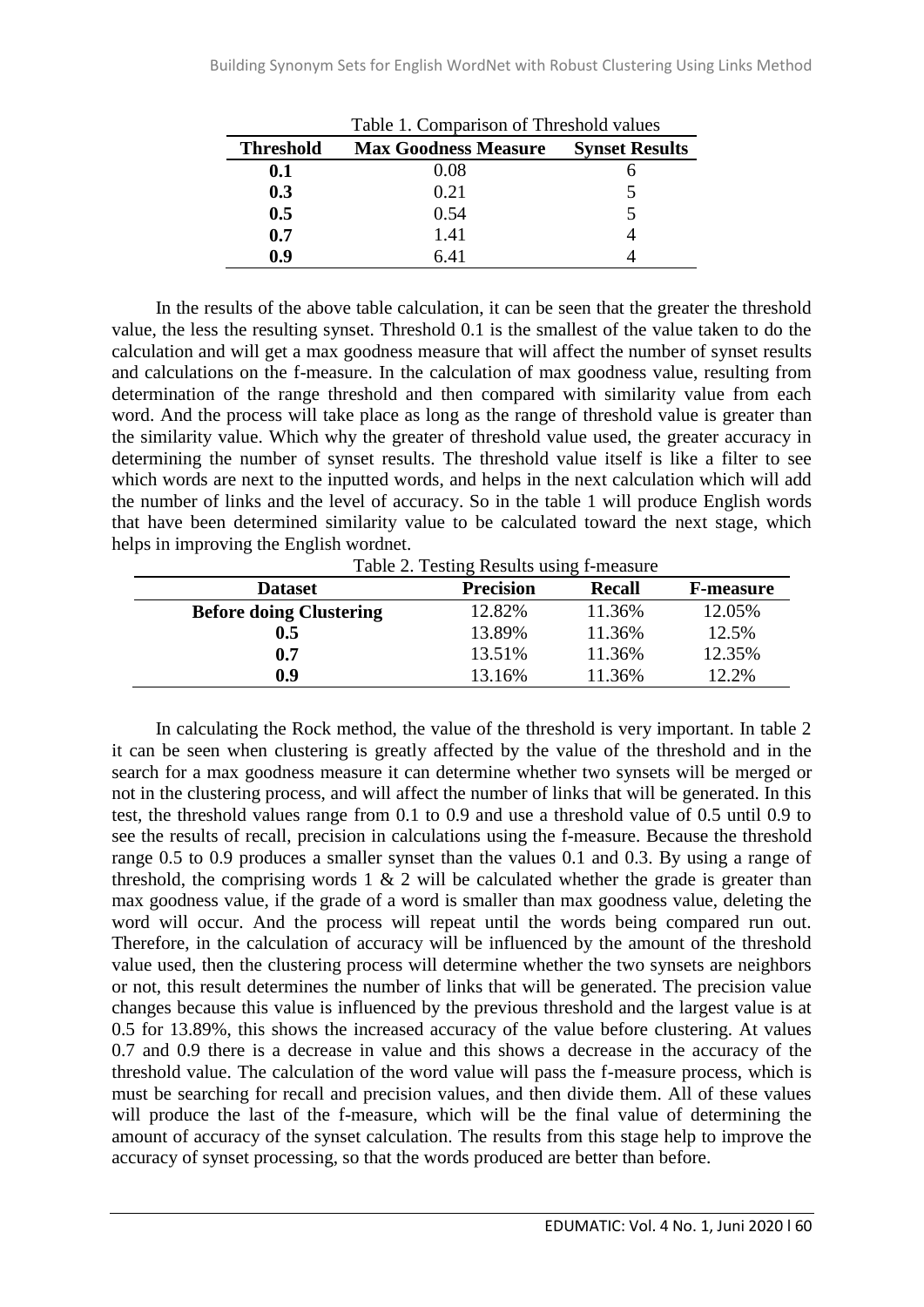|           | Table 3. Example The Results of Synonym Set |                                     |  |
|-----------|---------------------------------------------|-------------------------------------|--|
| Input     | Dataset (input)                             | The output                          |  |
| Words     |                                             |                                     |  |
| wisp      | [wisp, piece, scrap, shred, thread]         | [wisp, piece, scrap, shred, thread] |  |
| hosiery   | [hosiery, socks, knee socks, ankle          | [hosiery, socks, hose]              |  |
|           | socks]                                      |                                     |  |
| roadblock | [roadblock, barrier, barricade,             | [roadblock, barrier, barricade]     |  |
|           | blockade, obstruction, checkpoint]          |                                     |  |

In table 3 we can see the output of the previous word and its synonyms will be processed and the results of the process produce a more accurate synset using a threshold value of 0.5 whose calculation results are greater than the other values. At the output, we see the removal of several words from the dataset, after doing the clustering process and counting using the f-measure, the accuracy of a word with other words occurs, whether a neighbour or not. So, table 3 is the output of a few words that have passed those calculation or filtering process, also in order to make the synonyms more accurate and in the calculation, process has been resolved better than before. With a comparison of several threshold values that become the first key and continued with a calculation of measure which produces the best final value of 12.5%. And has passed checking using the gold standard, before the final results are made into example for table 3. This is the result of all the previous calculation stages, and examples with some through the advantages of using ROCK method for building of the English wordnet.

#### **CONCLUSION**

Based on the results of tests that have been done, it can be concluded that in the search for a good synonym set is to use the clustering process and determine the best threshold value by looking at the results of the closest synset data with the validation value. In this test the best threshold value is 0.5 with an accuracy value of 12.5% of the total data set of 50 words with calculations using the f-measure. From the results of testing the previous method with the best results 10.68% using the hierarchical clustering method (Priyatno & Bijaksana, 2019).Therefore, it can be said that testing using the Rock method is better than the previous test to determine the synonym set in the development of the English wordnet because with an increase of about 2% of the value of the previous measure. With a comparison of each fmeasure that occurs in words that are input by appeal the similarity of each word's meaning and there is an output with a higher level of accuracy than before and determine the number of links contained in each of these words.

## **REFERENCES**

- Chen, D., Jianzhuo, Y., Liying, F., & Bin, S. (2009). Measure Semantic Distance in WordNet Based on Directed Graph Search. *International Conference on E-Learning, E-Business, Enterprise Information Systems, and E-Government*, 57–60. https://doi.org/10.1109/EEEE.2009.16
- Dembczynski, K. J., Waegeman, W., Cheng, W., & Hüllermeier, E. (2011). An Exact Algorithm for F-Measure Maximization. In J. Shawe-Taylor, R. S. Zemel, P. L. Bartlett, F. Pereira, & K. Q. Weinberger (Eds.), *Advances in Neural Information Processing Systems 24* (pp. 1404–1412). Curran Associates, Inc. http://papers.nips.cc/paper/4389 an-exact-algorithm-for-f-measure-maximization.pdf

Fellbaum, C., & Miller, G. (1998). The Lexical Database. In *WordNet: An Electronic Lexical Database* (p. 22). MITP. http://ieeexplore.ieee.org/document/6285385

Gelbukh, A. (2007). *Computational Linguistics and Intelligent Text Processing: 8th*